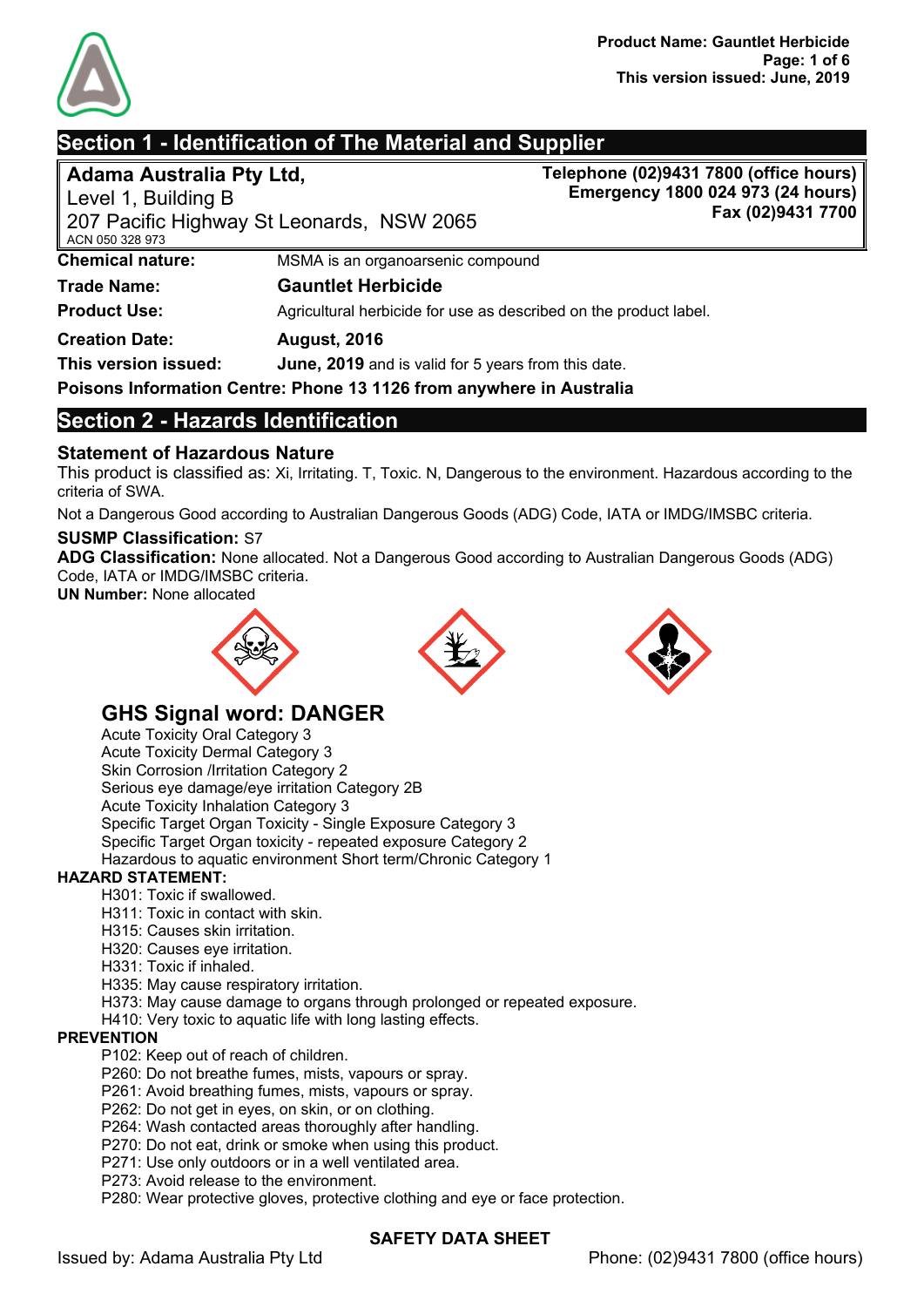

#### **RESPONSE**

P314: Get medical advice or attention if you feel unwell.

P361: Remove all contaminated clothing immediately.

P363: Wash contaminated clothing before reuse.

P301+P310: IF SWALLOWED: Immediately call a POISON CENTRE or doctor.

P301+P330+P331: IF SWALLOWED: Rinse mouth. Do NOT induce vomiting.

P302+P352: IF ON SKIN: Wash with plenty of soap and water.

P304+P340: IF INHALED: Remove victim to fresh air and keep at rest in a position comfortable for breathing. P305+P351+P338: IF IN EYES: Rinse cautiously with water for several minutes. Remove contact lenses, if present and easy to do. Continue rinsing.

P332+P313: If skin irritation occurs: Get medical advice.

P337+P313: If eye irritation persists: Get medical advice.

P391: Collect spillage.

P370+P378: Not combustible. Use extinguishing media suited to burning materials.

#### **STORAGE**

P405: Store locked up.

P410: Protect from sunlight.

P402+P404: Store in a dry place. Store in a closed container.

P403+P235: Store in a well-ventilated place. Keep cool.

#### **DISPOSAL**

P501: Dispose of contents and containers as specified on the registered label.

#### **Emergency Overview**

**Physical Description & Colour**: Light amber to brownish liquid.

#### **Odour:** No odour.

**Major Health Hazards:** toxic by inhalation, in contact with skin and if swallowed, irritating to eyes and skin. This product is a cumulative poison. Minor exposures over a period of time may lead to serious health problems.

# **Section 3 - Composition/Information on Ingredients**

| Ingredients                     | <b>CAS No</b> | Conc.% | $TWA$ (mg/m <sup>3</sup> ) | $STEL$ (mg/m <sup>3</sup> ) |
|---------------------------------|---------------|--------|----------------------------|-----------------------------|
| Monosodium Methylarsonate       | 2163-80-6     | 720a/L | $0.05*$                    | not set                     |
| Other non hazardous ingredients | secret        | to 100 | not set                    | not set                     |

\* as arsenic

This is a commercial product whose exact ratio of components may vary slightly. Minor quantities of other non hazardous ingredients are also possible.

The SWA TWA exposure value is the average airborne concentration of a particular substance when calculated over a normal 8 hour working day for a 5 day working week. The STEL (Short Term Exposure Limit) is an exposure value that may be equalled (but should not be exceeded) for no longer than 15 minutes and should not be repeated more than 4 times per day. There should be at least 60 minutes between successive exposures at the STEL. The term "peak "is used when the TWA limit, because of the rapid action of the substance, should never be exceeded, even briefly.

# **Section 4 - First Aid Measures**

### **General Information:**

You should call The Poisons Information Centre if you feel that you may have been poisoned, burned or irritated by this product. The number is 13 1126 from anywhere in Australia (0800 764 766 in New Zealand) and is available at all times. Have this SDS with you when you call.

**Inhalation:** If inhalation occurs, contact a Poisons Information Centre. Urgent hospital treatment is likely to be needed. Remove source of contamination or move victim to fresh air. If breathing is difficult, oxygen may be beneficial if administered by trained personnel, preferably on a doctor's advice. DO NOT allow victim to move about unnecessarily. Symptoms of pulmonary oedema can be delayed up to 48 hours after exposure.

**Skin Contact:** Flush contaminated area with lukewarm, gently flowing water for at least 20-30 minutes, by the clock. DO NOT INTERRUPT FLUSHING. If necessary, keep emergency vehicle waiting (show paramedics this SDS and take their advice). Under running water, remove contaminated clothing, shoes and leather goods (e.g. watchbands and belts). If breathing has stopped, trained personnel should begin artificial respiration or, if the heart has stopped, cardiopulmonary resuscitation (CPR) immediately.

**Eye Contact:** Immediately flush the contaminated eye(s) with lukewarm, gently flowing water for 15 minutes or until the product is removed, while holding the eyelid(s) open. Take care not to rinse contaminated water into the unaffected eye or onto the face. Obtain medical attention immediately. Take special care if exposed person is wearing contact lenses.

### **SAFETY DATA SHEET**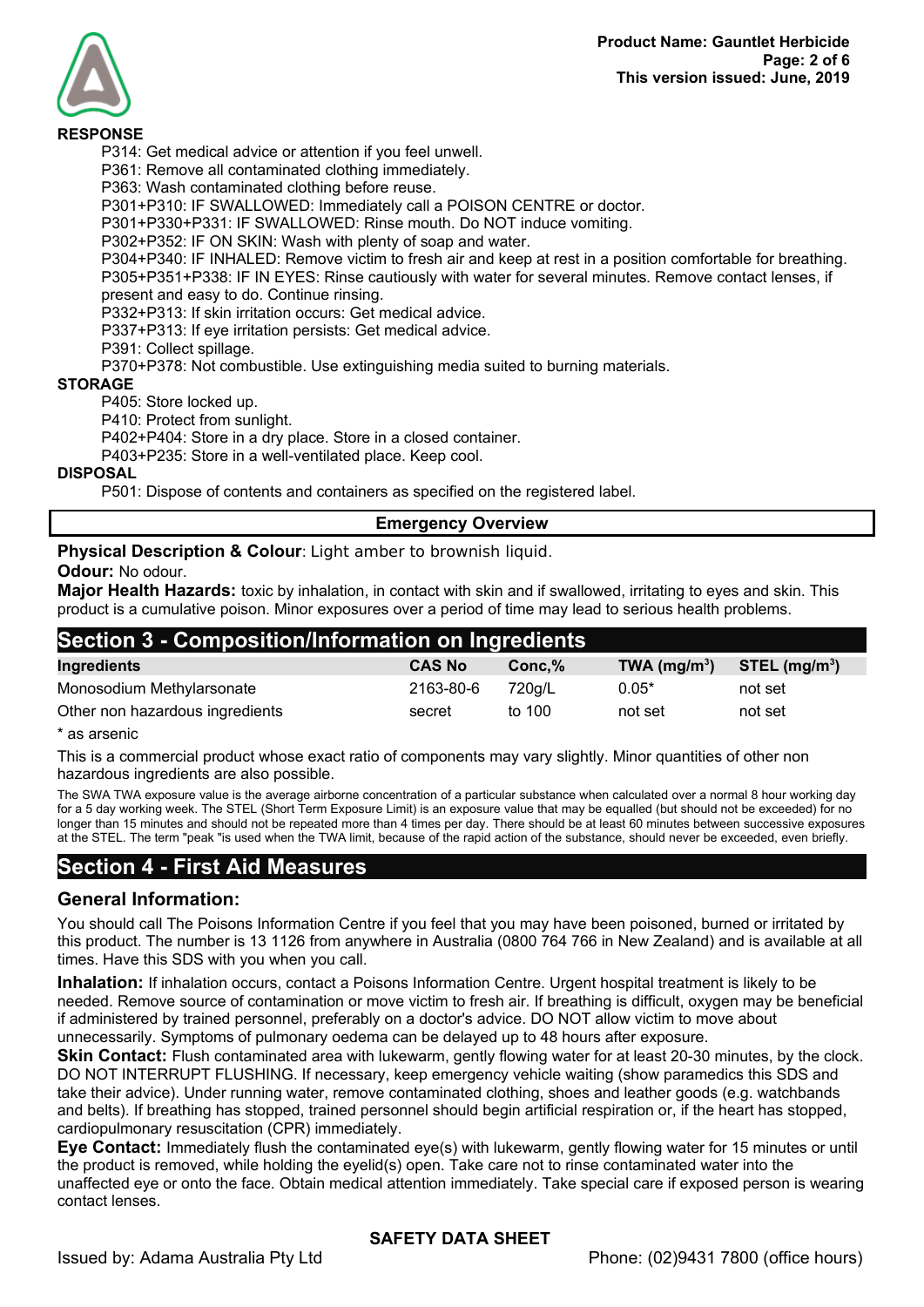

**Ingestion:** If swallowed, do NOT induce vomiting; rinse mouth thoroughly with water and contact a Poisons Information Centre, or call a doctor at once. Give activated charcoal if instructed.

# **Section 5 - Fire Fighting Measures**

**Fire and Explosion Hazards**: The major hazard in fires is usually inhalation of heated and toxic or oxygen deficient (or both), fire gases. There is no risk of an explosion from this product under normal circumstances if it is involved in a fire.

This product is likely to decompose only after heating to dryness, followed by further strong heating. Fire decomposition products from this product may be toxic if inhaled. Take appropriate protective measures. **Extinguishing Media:** Not combustible. Use extinguishing media suited to burning materials.

**Fire Fighting:** If a significant quantity of this product is involved in a fire, call the fire brigade.

| Flash point:                     | Does not burn.                  |
|----------------------------------|---------------------------------|
| <b>Upper Flammability Limit:</b> | Does not burn.                  |
| <b>Lower Flammability Limit:</b> | Does not burn.                  |
| <b>Autoignition temperature:</b> | Not applicable - does not burn. |
| <b>Flammability Class:</b>       | Does not burn.                  |

# **Section 6 - Accidental Release Measures**

**Accidental release:** In the event of a major spill, prevent spillage from entering drains or water courses. Wear full protective chemically resistant clothing including eye/face protection, gauntlets and self contained breathing apparatus. See below under Personal Protection regarding Australian Standards relating to personal protective equipment. No special recommendations for clothing materials. Eye/face protective equipment should comprise as a minimum, protective goggles. If there is a significant chance that vapours or mists are likely to build up in the cleanup area, we recommend that you use a respirator. Usually, no respirator is necessary when using this product. However, if you have any doubts consult the Australian Standard mentioned below (section 8). Otherwise, not normally necessary.

Stop leak if safe to do so, and contain spill. Absorb onto sand, vermiculite or other suitable absorbent material. If spill is too large or if absorbent material is not available, try to create a dike to stop material spreading or going into drains or waterways. Sweep up and shovel or collect recoverable product into labelled containers for recycling or salvage, and dispose of promptly. Recycle containers wherever possible after careful cleaning. Refer to product label for specific instructions. After spills, wash area preventing runoff from entering drains. If a significant quantity of material enters drains, advise emergency services. Full details regarding disposal of used containers, spillage and unused material may be found on the label. If there is any conflict between this SDS and the label, instructions on the label prevail. Ensure legality of disposal by consulting regulations prior to disposal. Thoroughly launder protective clothing before storage or re-use. Advise laundry of nature of contamination when sending contaminated clothing to laundry.

# **Section 7 - Handling and Storage**

**Handling:** Keep exposure to this product to a minimum, and minimise the quantities kept in work areas. Check Section 8 of this SDS for details of personal protective measures, and make sure that those measures are followed. The measures detailed below under "Storage" should be followed during handling in order to minimise risks to persons using the product in the workplace. Also, avoid contact or contamination of product with incompatible materials listed in Section 10. Take special care if handling this product over extended periods as it is a cumulative poison.

**Storage:** This product is a Scheduled Poison. Observe all relevant regulations regarding sale, transport and storage of this schedule of poison. Protect this product from light. Store in the closed original container in a dry, cool, wellventilated area out of direct sunlight. Make sure that the product does not come into contact with substances listed under "Incompatibilities" in Section 10. Some liquid preparations settle or separate on standing and may require stirring before use. Check packaging - there may be further storage instructions on the label.

# **Section 8 - Exposure Controls and Personal Protection**

The following Australian Standards will provide general advice regarding safety clothing and equipment: Respiratory equipment: **AS/NZS 1715**, Protective Gloves: **AS 2161**, Occupational Protective Clothing: AS/NZS 4501 set 2008, Industrial Eye Protection: **AS1336** and **AS/NZS 1337**, Occupational Protective Footwear: **AS/NZS2210**.

**SWA Exposure Limits TWA (mg/m<sup>3</sup>** Monosodium Methylarsonate 0.05 not set

**) STEL (mg/m<sup>3</sup> )**

The ADI for Monosodium Methylarsonate is set at 0.0005mg/kg/day. The corresponding NOEL is set at 0.5mg/kg/day. ADI means Acceptable Daily Intake; NOEL means No-observable-effect-level. Data from Australian ADI List, June 2014.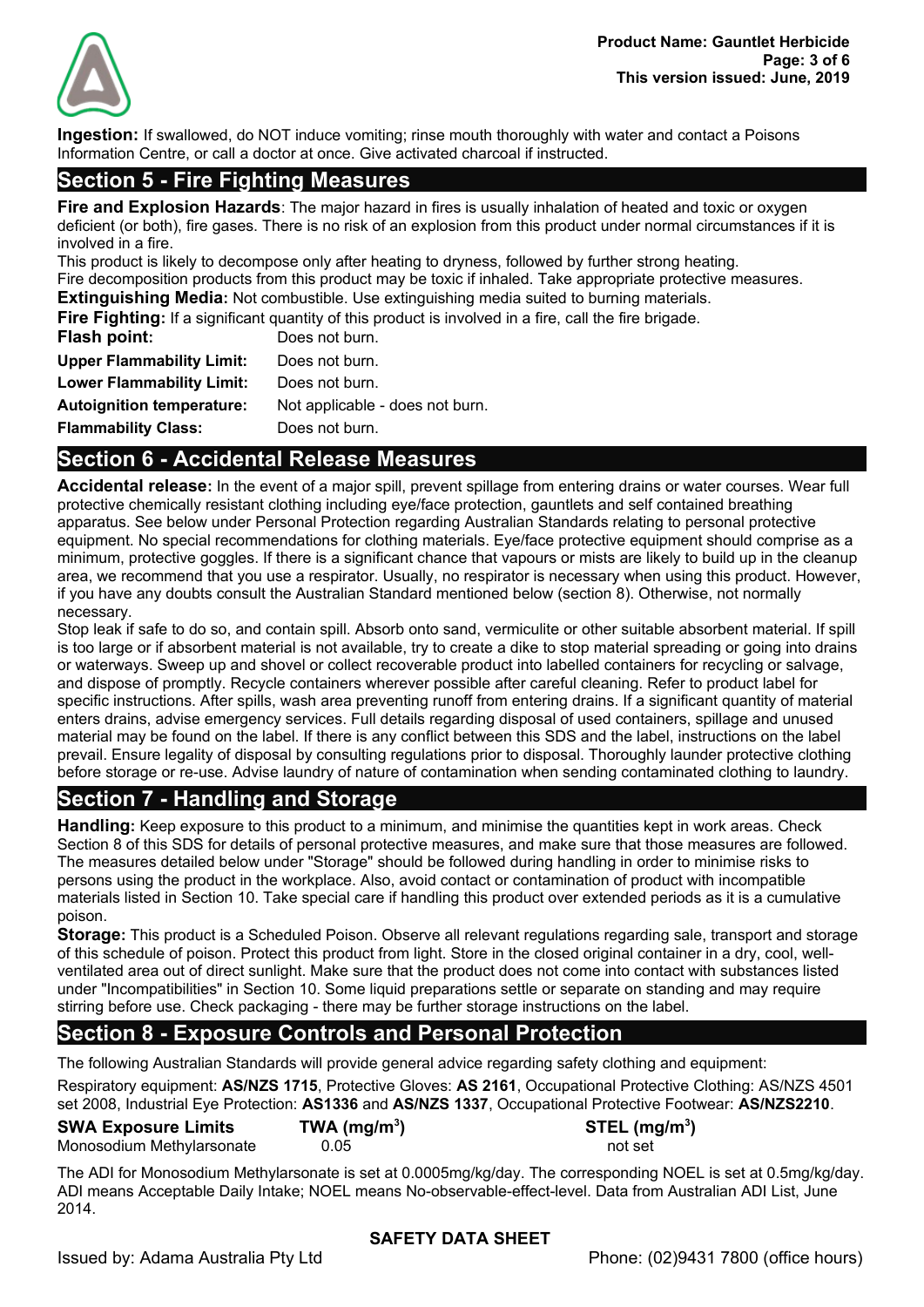

**Ventilation:** This product should only be used in a well ventilated area. If natural ventilation is inadequate, use of a fan is suggested.

**Eye Protection:** Protective glasses or goggles should be worn when this product is being used. Failure to protect your eyes may cause them harm. Emergency eye wash facilities are also recommended in an area close to where this product is being used.

**Skin Protection:** It is essential that all skin areas are adequately covered by impermeable gloves, overalls, hair covering, apron and face shield. See below for suitable material types.

**Protective Material Types:** We suggest that protective clothing be made from the following materials: PVC.

**Respirator:** Usually, no respirator is necessary when using this product. However, if you have any doubts consult the Australian Standard mentioned above. Otherwise, not normally necessary.

Eyebaths or eyewash stations and safety deluge showers should, if practical, be provided near to where this product is being handled commercially.

# **Section 9 - Physical and Chemical Properties:**

| <b>Physical Description &amp; colour:</b> | Light amber to brownish liquid.           |
|-------------------------------------------|-------------------------------------------|
| Odour:                                    | No odour.                                 |
| <b>Boiling Point:</b>                     | Approximately 110-113°C at 100kPa.        |
| <b>Freezing/Melting Point:</b>            | Below 0°C.                                |
| <b>Volatiles:</b>                         | Water component.                          |
| <b>Vapour Pressure:</b>                   | 2.37 kPa at 20°C (water vapour pressure). |
| <b>Vapour Density:</b>                    | As for water.                             |
| <b>Specific Gravity:</b>                  | 1.50-1.60 at $25^{\circ}$ C               |
| <b>Water Solubility:</b>                  | Dispersible.                              |
| pH:                                       | 5.7-6.5 (5% in water).                    |
| <b>Volatility:</b>                        | No data.                                  |
| <b>Odour Threshold:</b>                   | No data.                                  |
| <b>Evaporation Rate:</b>                  | As for water.                             |
| <b>Coeff Oil/water Distribution:</b>      | No data                                   |
| <b>Autoignition temp:</b>                 | Not applicable - does not burn.           |

# **Section 10 - Stability and Reactivity**

**Reactivity:** This product is unlikely to react or decompose under normal storage conditions. However, if you have any doubts, contact the supplier for advice on shelf life properties.

**Conditions to Avoid:** Protect this product from light. Store in the closed original container in a dry, cool, wellventilated area out of direct sunlight.

**Incompatibilities:** strong acids, strong bases, strong oxidising agents.

**Fire Decomposition:** This product is likely to decompose only after heating to dryness, followed by further strong heating. Combustion forms carbon dioxide, and if incomplete, carbon monoxide and possibly smoke. Water is also formed. Sodium and arsenic compounds. Carbon monoxide poisoning produces headache, weakness, nausea, dizziness, confusion, dimness of vision, disturbance of judgment, and unconsciousness followed by coma and death. **Polymerisation:** This product will not undergo polymerisation reactions.

# **Section 11 - Toxicological Information**

**Local Effects:** 

**Target Organs:** There is no data to hand indicating any particular target organs.

**CARCINOGENICITY:** Chronic feeding studies in animals do not indicate any cumulative toxicity and show that the compound is not a carcinogen

**TERATOGENIC EFFECTS:** Chronic feeding studies in animals do not indicate any cumulative toxicity and show that the compound is not a teratogen.

### **Classification of Hazardous Ingredients**

Ingredient **Risk Phrases** 

No ingredient mentioned in the HSIS Database is present in this product at hazardous concentrations. For MSMA:  $LD_{50}$  (Oral), Rat 900mg/kg

# **SAFETY DATA SHEET**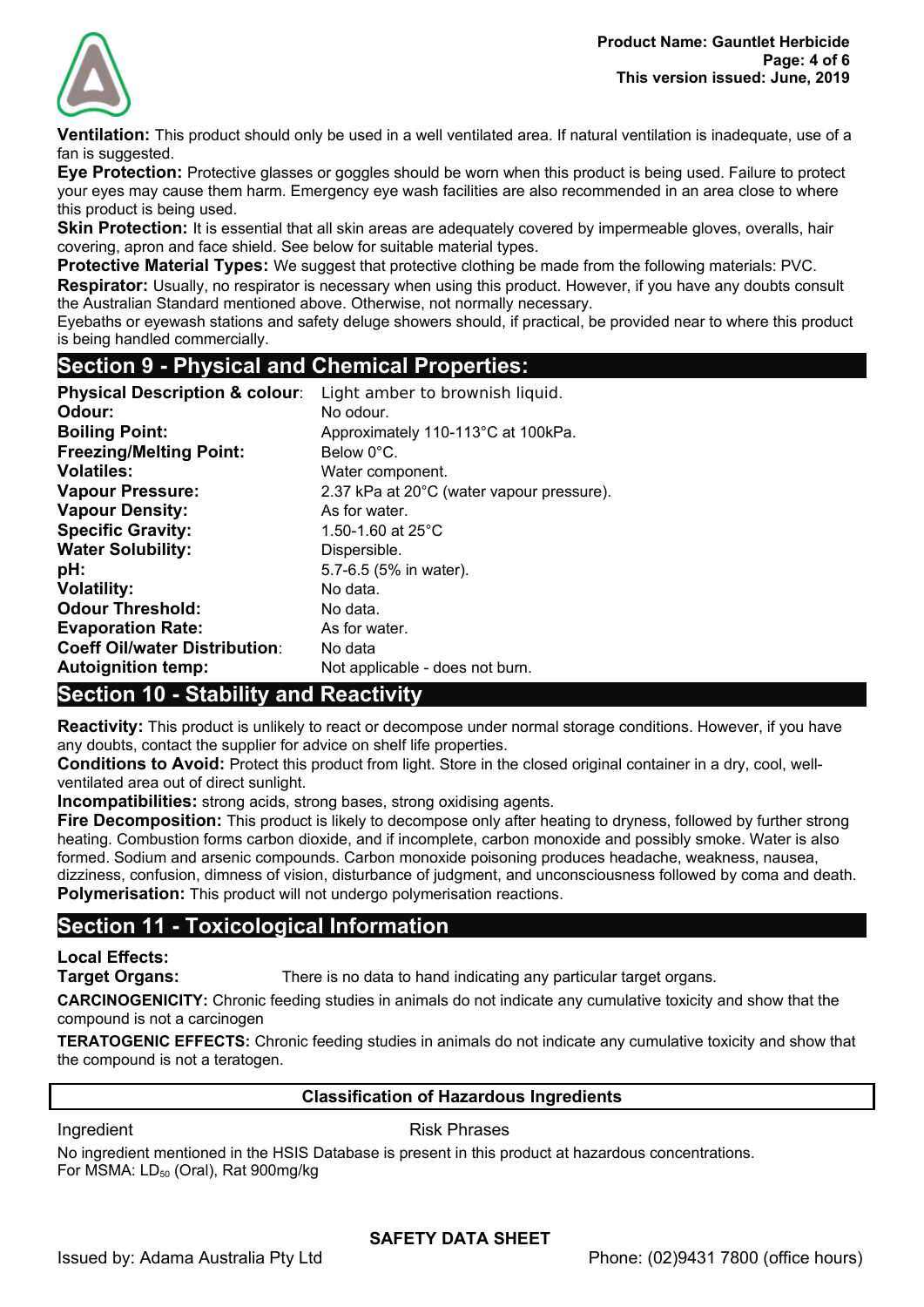

# **Potential Health Effects**

# **Inhalation:**

**Short Term Exposure:** Available data shows that this product is toxic, but symptoms are not available. In addition product may be mildly irritating, although unlikely to cause anything more than mild transient discomfort. **Long Term Exposure:** No data for health effects associated with long term inhalation.

# **Skin Contact:**

**Short Term Exposure:** Available data shows that this product is toxic, but further symptoms are not available. In addition product is a skin irritant. Symptoms may include itchiness and reddening of contacted skin. Other symptoms may also become evident, but all should disappear once exposure has ceased.

**Long Term Exposure:** No data for health effects associated with long term skin exposure.

# **Eye Contact:**

**Short Term Exposure:** This product is an eye irritant. Symptoms may include stinging and reddening of eyes and watering which may become copious. Other symptoms may also become evident. If exposure is brief, symptoms should disappear once exposure has ceased. However, lengthy exposure or delayed treatment may cause permanent damage.

**Long Term Exposure:** No data for health effects associated with long term eye exposure.

#### **Ingestion:**

**Short Term Exposure:** Significant oral exposure is considered to be unlikely. Available data shows that this product is toxic, but further symptoms are not available. However, this product is an oral irritant. Symptoms may include burning sensation and reddening of skin in mouth and throat. Other symptoms may also become evident, but all should disappear once exposure has ceased.

**Long Term Exposure:** Long term minor exposures to this product may cause serious health effects.

#### **Carcinogen Status:**

**SWA:** No significant ingredient is classified as carcinogenic by SWA.

**NTP:** No significant ingredient is classified as carcinogenic by NTP.

**IARC:** No significant ingredient is classified as carcinogenic by IARC.

# **Section 12 - Ecological Information**

Very toxic to aquatic organisms, may cause long-term adverse effects to the aquatic environment.

**Fish**:  $LC_{50}$  (96 hr) for rainbow trout is  $>167$  mg/l

 $LC_{50}$  (96 hr) for bluegill sunfish is  $>51$  mg/l

**Daphnia:** LC<sub>50</sub> (48 hr) for daphnia is 77.5 mg/l

**Algae:** EC50 (5d) for Selenastrum is 7.6 mg/l

**Other Organisms:** Not toxic to birds. LD<sub>50</sub> for quail is 425 mg/kg

**Bees:** Not toxic to bees. LD<sub>50</sub> 68 µg/bee

Toxic to aquatic organisms, may cause long-term adverse effects to the aquatic environment.

This product is not readily biodegradable; it may accumulate in the soil or water and cause long term problems.

**Persistence/ Degradability:** Soil half-life for MSMA is 55 days, soil half-life for the primary metabolite is 88 days.

# **Section 13 - Disposal Considerations**

**Disposal:** Special help is available for the disposal of Agricultural Chemicals. The product label will give general advice regarding disposal of small quantities, and how to cleanse containers. However, for help with the collection of unwanted rural chemicals, contact ChemClear 1800 008 182 http://www.chemclear.com.au/ and for help with the disposal of empty drums, contact DrumMuster http://www.drummuster.com.au/ where you will find contact details for your area.

# **Section 14 - Transport Information**

**UN Number:** This product is not classified as a Dangerous Good by ADG, IATA or IMDG/IMSBC criteria. No special transport conditions are necessary unless required by other regulations.

# **Section 15 - Regulatory Information**

**AICS:** All of the significant ingredients in this formulation are compliant with NICNAS regulations. The following ingredient: Monosodium Methylarsonate, is mentioned in the SUSMP.